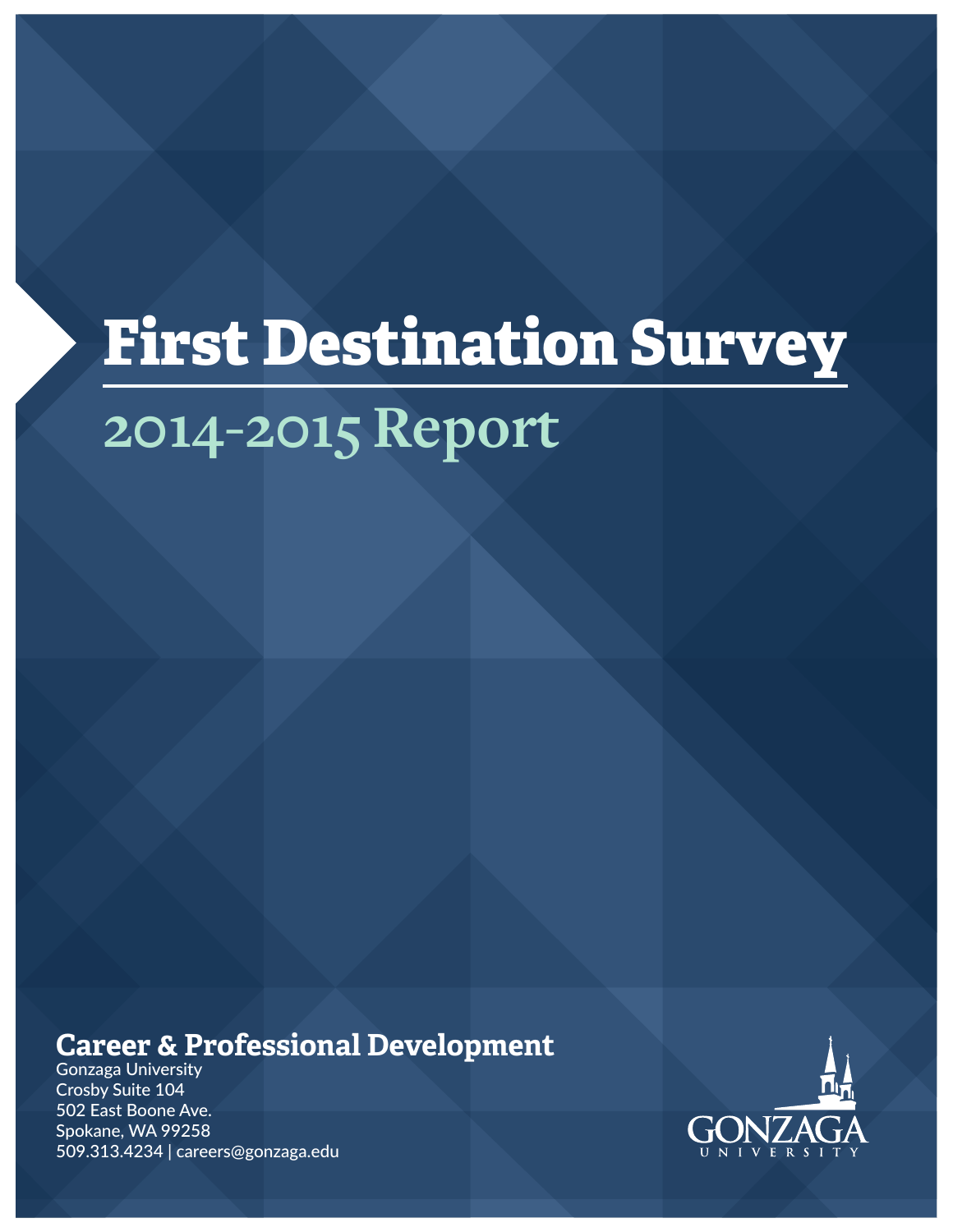#### **Gonzaga University Career & Professional Development**

- O. Ray Angle, Assistant Vice President for Career & Professional Development
- Karen Franks-Harding, Recruitment Specialist
- Michael Gerety, Marketing & Career Event Coordinator
- Mary Ritter Heitkemper, Director, Academic Engagement
- Vicki Hucke, Manager, Employer Engagement
- Jenn Klein, Career Data, Computer Research Specialist
- Brittany Leland, Assistant Director, Career Education & Experiential Engagement
- Melissa McNair, Program Assistant III
- Chris Ryman, Internship Manager
- Erin Shields, Associate Director, Alumni & Employer Engagement
- Molly Spilker, Office Assistant

Career & Professional Development (CPD) would like to express sincere appreciation to all of our colleagues and stakeholders who helped collect and compile this information. Special thanks to:

- Michael Gerety (CPD) who conceptualized and designed the materials to allow us to tell our First Destination Survey Report story.
- Jennifer Klein (CPD) who has so masterfully developed surveys, entered data and manipulated reports for over eight years.
- Molly Spilker (CPD) who helped us expand our Knowledge Rate from 65% to over 95% through daily telephone surveying.
- Christina Turner (Institutional Research) who used her impeccable Microsoft Excel skills to help us create and reconfigure reports, scrub data and streamline our efficiency.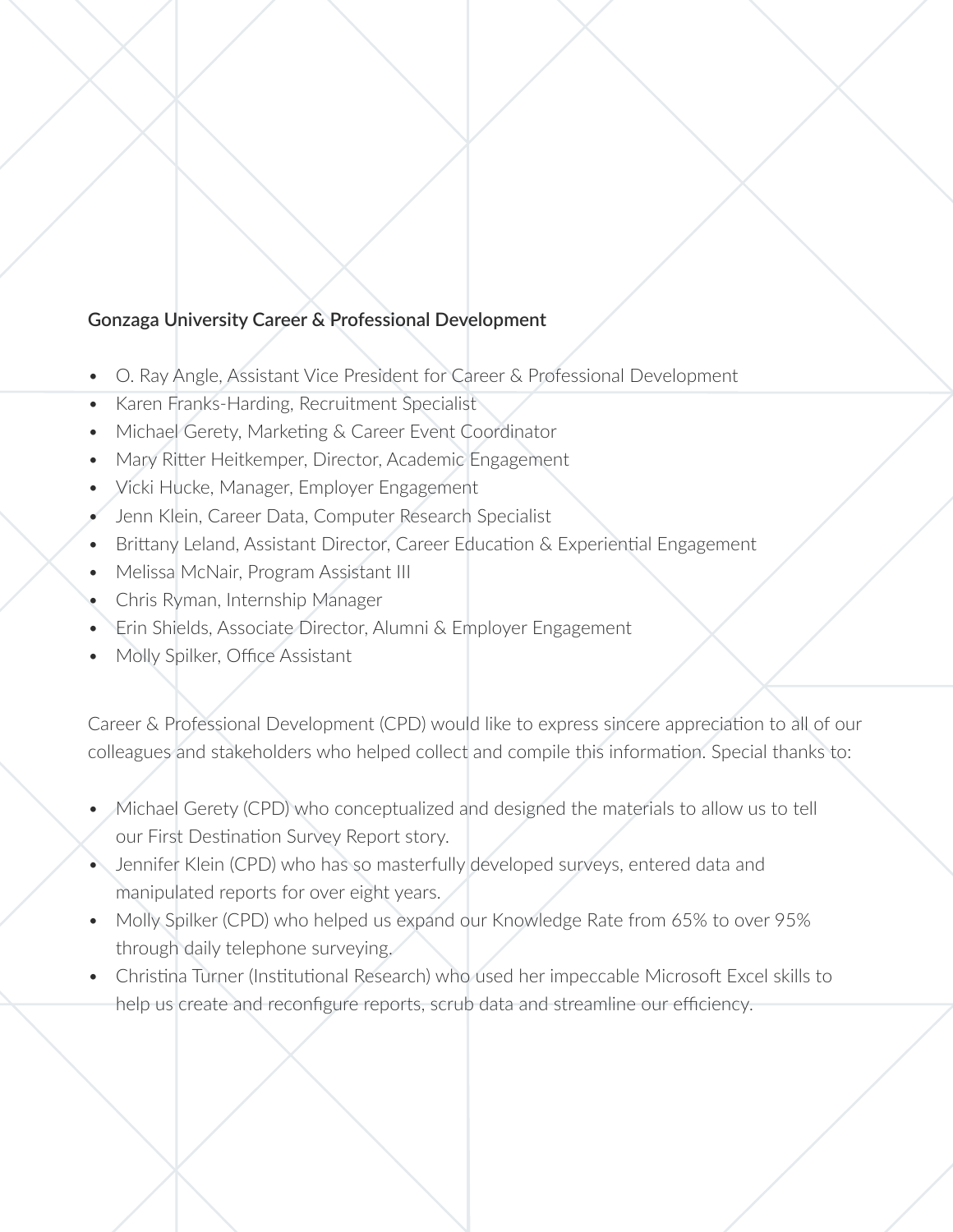# TABLE OF CONTENTS

- Executive Summary 4
- College/School Summary 5
- College of Arts & Sciences 6
- School of Business Administration 9
- School of Education 10
- School of Engineering & Applied Science 11
- School of Nursing & Human Physiology 12
- School of Professional Studies 13
- Top Employers & Service Organizations 14
- Top Graduate Schools 15
- First Destination by State and City 16
- Salary Information 17
- Employers Recruiting in 2014-2015 18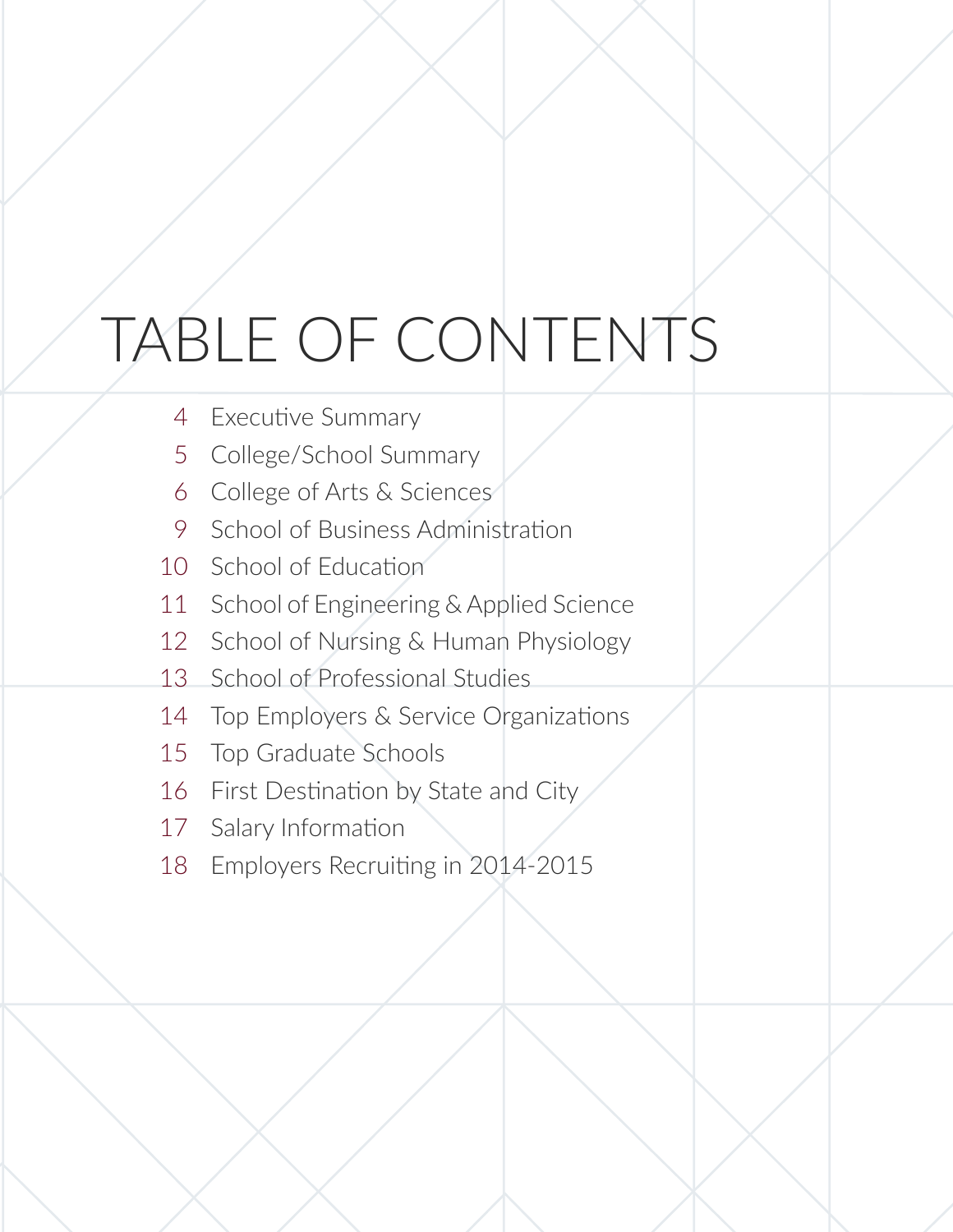## EXECUTIVE SUMMARY Graduating Class of 2015

The First Destination Survey Report is prepared annually by Career & Professional Development using the guidelines developed by the National Association of Colleges and Employers (NACE).

- This report includes data from undergraduates earning degrees between July 1, 2014 and June 30, 2015.
- The 95.7% Knowledge Rate for this report exceeds NACE's suggested Knowledge Rate of 65.0% by over 30 percentage points and was obtained through both student responses and staff research.
- Data collection strategies included:
	- Surveying students in person at events and programs, and in classrooms,
	- Surveying students via an online survey tool,
	- Surveying students via telephone after graduation,
	- Employing the assistance of colleges, schools, departments, faculty, staff and administrators to obtain and/or verify first destination data,
	- Conducting online research on social media sites and organizational web pages, and,
	- Obtaining graduate school attendance information from the National Student Clearinghouse (StudentTracker) database.
- The 92.4% Success Rate was obtained by combining employment (full and part-time), continuing education, volunteer service, and military service.
- Students who were not seeking employment or continuing educations (5%) were removed from the survey.
- 7.6% of graduating students were still seeking employment or graduate school admission on December 31, 2015. At this time, the U.S. national unemployment rate was 5.0%.
- According to NACE, Success Rate for the class of 2014 was 80.3%. Even if the Success Rate for 2015 moves a few points higher than 2014, the Gonzaga University Success Rate of 92.4% suggest that Zags fare well in comparison to national data.

O. Ray Angle, Assistant Vice President Career & Professional Development Division of Student Development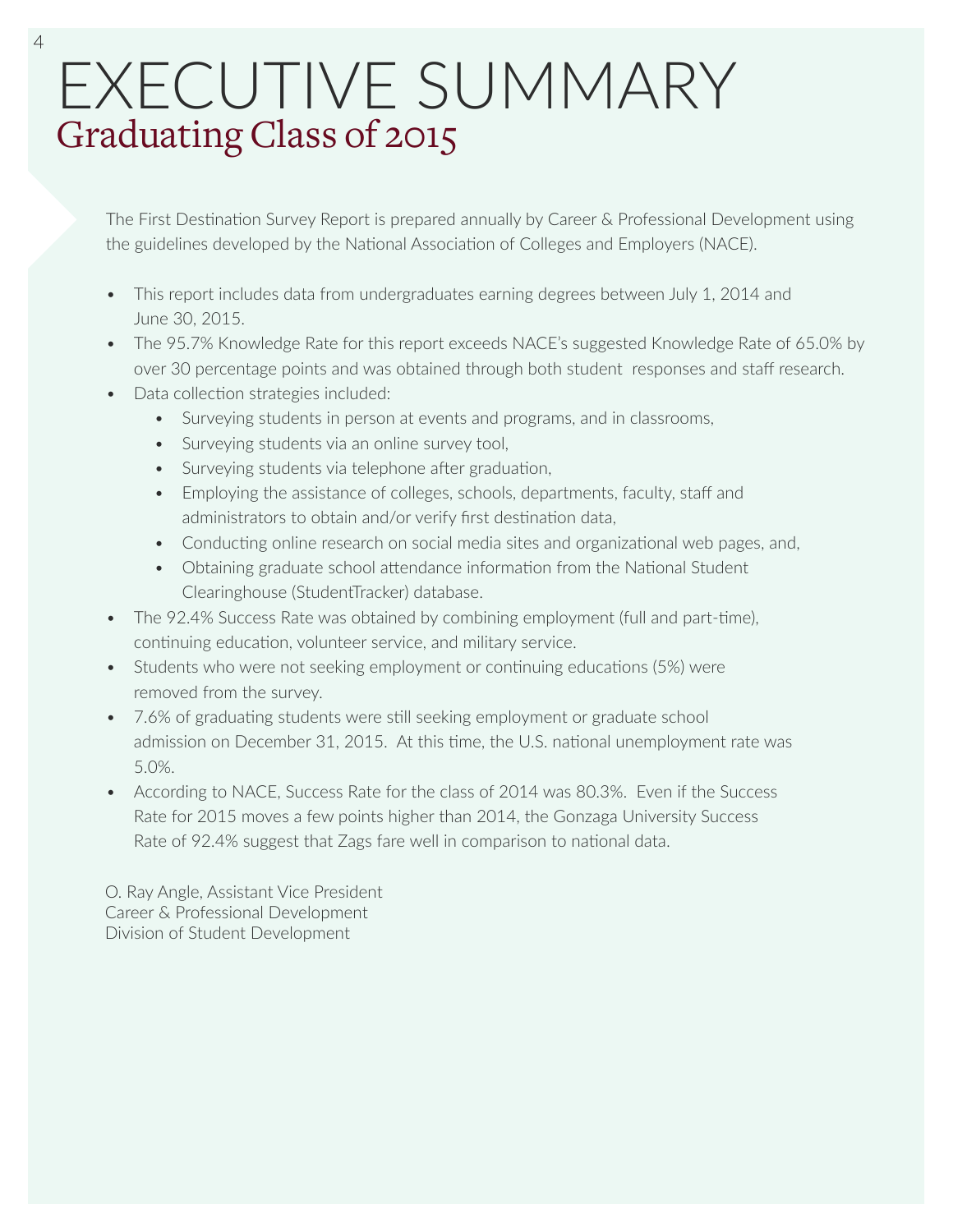## COLLEGE/SCHOOL SUMMARY



- Total Undergraduates 1,153
	- Known Status 1,103
	- Knowledge Rate 95.7%
- Not Seeking Employment 5.0%
	- Employed 65.6%
	- Continuing Education 17.0%
		- Volunteer Service 5.5%
			- Military Service 1.2%

Seeking Employment or Continued Education 7.6%

Employed or Continuing Education 92.4%





5.5% Volunteer Service

1.2% Military Service

| AY 2015 Graduates<br>(Undergraduate Only)  | Graduates<br>$\cup$<br># | Status Known<br># | not-seeking<br>Known<br>empl/educ)<br>Status<br>(excl.<br># | Rate<br>% Knowledge | ont.<br>Education/Vol/<br>Employed/C<br>Military<br>$\approx$ | $\overleftarrow{C}$<br>Empl.<br>Seeking<br>$\Xi$<br>Cont.<br>$\approx$ | Employed<br>$\approx$ | Cont Ed.<br>$\approx$ | Service<br>Volunteer<br>$\infty$ | Military<br>% Milita<br>Service |
|--------------------------------------------|--------------------------|-------------------|-------------------------------------------------------------|---------------------|---------------------------------------------------------------|------------------------------------------------------------------------|-----------------------|-----------------------|----------------------------------|---------------------------------|
| <b>Gonzaga University</b>                  | 1,153                    | 1,103             | 1,067                                                       | 95.7%               | 92.4%                                                         | 7.6%                                                                   | 65.6%                 | 17.0%                 | 5.5%                             | 1.2%                            |
| College of Arts & Sciences                 | 539                      | 510               | 490                                                         | 94.6%               | 93.5%                                                         | 6.5%                                                                   | 58.0%                 | 20.4%                 | 9.6%                             | 1.8%                            |
| School of Nursing & Human<br>Physiology    | 96                       | 93                | 84                                                          | 96.9%               | 89.3%                                                         | 10.7%                                                                  | 58.1%                 | 15.1%                 | 5.4%                             | 2.2%                            |
| School of Business Administration          | 281                      | 268               | 265                                                         | 95.4%               | 93.2%                                                         | 6.8%                                                                   | 75.0%                 | 15.7%                 | 1.1%                             | 0.4%                            |
| School of Education                        | 56                       | 55                | 54                                                          | 98.2%               | 98.1%                                                         | 1.9%                                                                   | 65.5%                 | 27.3%                 | 3.6%                             | 0.0%                            |
| School of Engineering & Applied<br>Science | 178                      | 176               | 173                                                         | 98.9%               | 87.9%                                                         | 12.1%                                                                  | 77.8%                 | 6.8%                  | 1.1%                             | 0.6%                            |
| School of Professional Studies             | 3                        |                   | $\mathbf{1}$                                                | 33.3%               | 100.0%                                                        | 0.0%                                                                   | 0.0%                  | 100.0%                | 0.0%                             | 0.0%                            |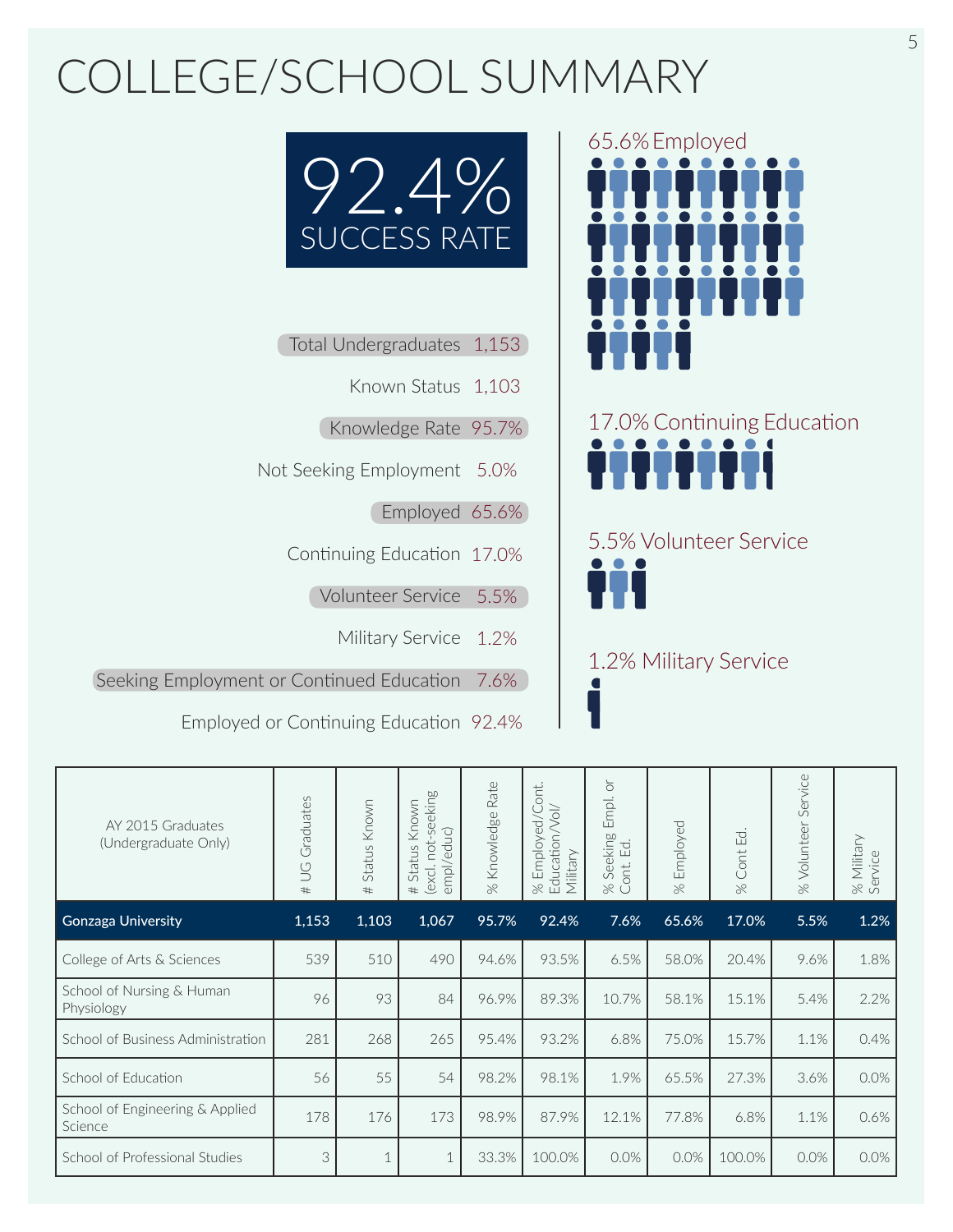COLLEGE OF ARTS & SCIENCES





20.4% Continuing Education ttttttttt

9.6% Volunteer Service TTTT

1.8% Military Service

539 **GRADUATES** 



6.5% Seeking Employment or Continuing Education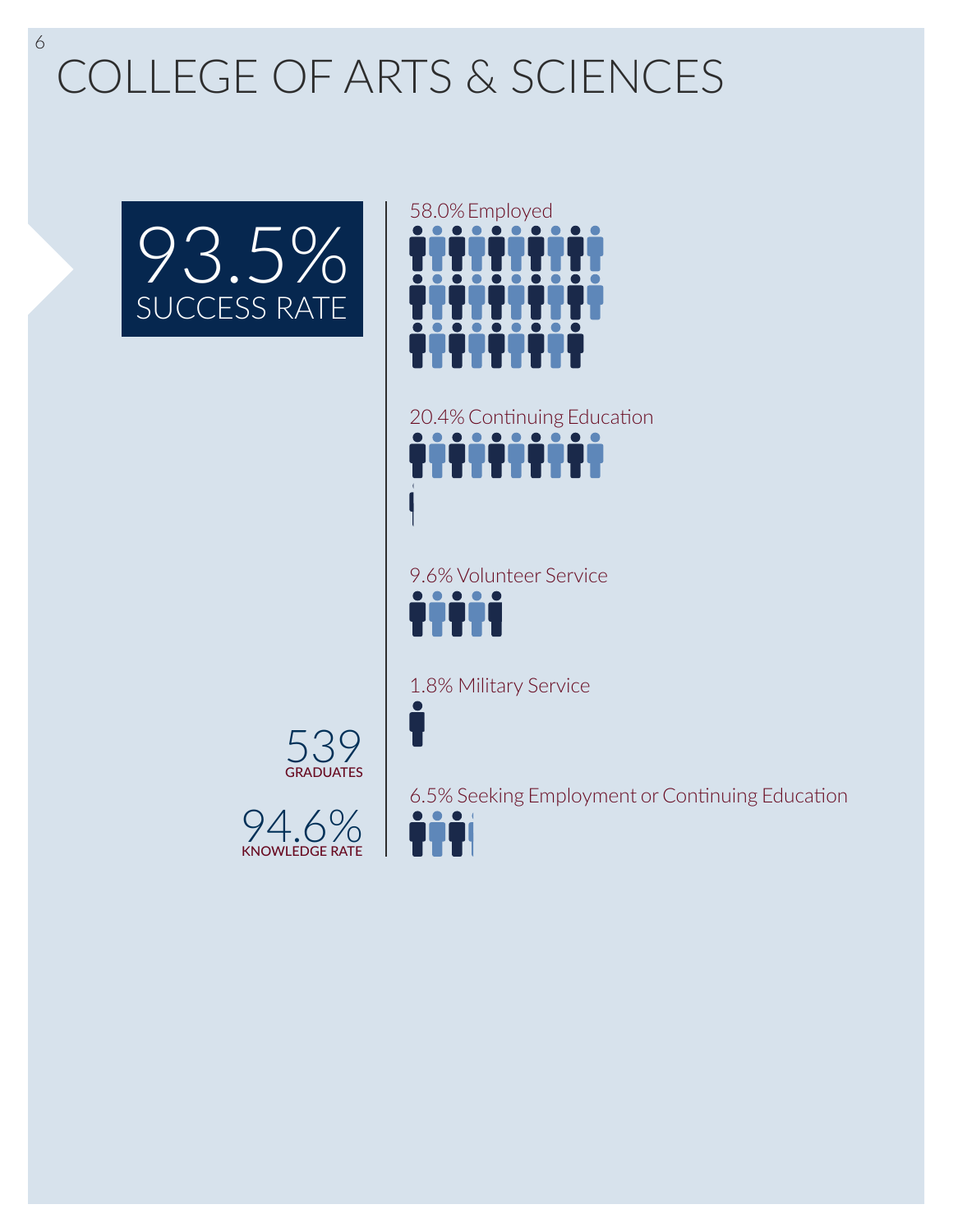## COLLEGE OF ARTS & SCIENCES (CONT)

| AY 2015 Graduates<br>(Undergraduate Only) | # UG Graduates | Status Known<br># | excl. not-seeking<br>Status Known<br>empl/educ)<br># | % Knowledge Rate | Employed/Cont.<br>% Employed/Co<br>Education/Vol/<br>Military | Empl. or<br>% Seeking I<br>Cont. Ed. | Employed<br>$\frac{8}{2}$ | Cont Ed.<br>$\gg$ | % Volunteer Service | % Military<br>Service |
|-------------------------------------------|----------------|-------------------|------------------------------------------------------|------------------|---------------------------------------------------------------|--------------------------------------|---------------------------|-------------------|---------------------|-----------------------|
| <b>College of Arts &amp; Sciences</b>     | 539            | 510               | 490                                                  | 94.6%            | 93.5%                                                         | 6.5%                                 | 58.0%                     | 20.4%             | 9.6%                | 1.8%                  |
| <b>Applied Comm Studies</b>               | 11             | 11                | 10                                                   | 100.0%           | 100.0%                                                        | 0.0%                                 | 63.8%                     | 18.2%             | 9.1%                | 0.0%                  |
| Art                                       | 6              | 6                 | 5                                                    | 100.0%           | 100.0%                                                        | 0.0%                                 | 83.3%                     | 0.0%              | 0.0%                | 0.0%                  |
| Biochemistry                              | 9              | 9                 | 9                                                    | 100.0%           | 88.9%                                                         | 11.1%                                | 77.8%                     | 11.1%             | 0.0%                | 0.0%                  |
| Biology (BA)                              | 29             | 26                | 24                                                   | 89.7%            | 87.5%                                                         | 12.5%                                | 53.8%                     | 19.2%             | 7.7%                | 0.0%                  |
| Biology (BS)                              | 59             | 59                | 56                                                   | 100.0%           | 91.1%                                                         | 8.9%                                 | 52.5%                     | 30.5%             | 3.4%                | 0.0%                  |
| Broadcast & Electronic Media              | 21             | 19                | 17                                                   | 90.5%            | 94.1%                                                         | 5.9%                                 | 78.9%                     | 0.0%              | 5.3%                | 0.0%                  |
| Chemistry (BA)                            | $\mathbf 1$    | $\mathbf{1}$      | $\mathbf 1$                                          | 100.0%           | 100.0%                                                        | 0.0%                                 | 100.0%                    | 0.0%              | 0.0%                | 0.0%                  |
| Chemistry (BS)                            | $\overline{2}$ | $\overline{2}$    | $\overline{2}$                                       | 100.0%           | 100.0%                                                        | 0.0%                                 | 50.0%                     | 50.0%             | 0.0%                | 0.0%                  |
| Classical Civilization                    | 9              | 8                 | 7                                                    | 88.9%            | 100.0%                                                        | 0.0%                                 | 50.0%                     | 25.0%             | 12.5%               | 0.0%                  |
| Communication Studies                     | $\mathbf 1$    | $\mathbf{1}$      | $\mathbf 1$                                          | 100.0%           | 100.0%                                                        | 0.0%                                 | 100.0%                    | 0.0%              | 0.0%                | 0.0%                  |
| Criminal Justice                          | 31             | 31                | 31                                                   | 100.0%           | 93.5%                                                         | 6.5%                                 | 45.2%                     | 19.4%             | 12.9%               | 16.1%                 |
| Economics (BA)                            | 15             | 14                | 13                                                   | 93.3%            | 76.9%                                                         | 23.1%                                | 57.1%                     | 7.1%              | 7.1%                | 0.0%                  |
| Economics (BS)                            | 11             | 10                | 10                                                   | 90.9%            | 100.0%                                                        | 0.0%                                 | 50.0%                     | 50.0%             | 0.0%                | 0.0%                  |
| English                                   | 46             | 43                | 41                                                   | 93.5%            | 97.6%                                                         | 2.4%                                 | 60.5%                     | 16.3%             | 16.3%               | $0.0\%$               |
| Environmental Studies                     | 16             | 15                | 14                                                   | 93.8%            | 92.9%                                                         | 7.1%                                 | 86.7%                     | 0.0%              | 0.0%                | 0.0%                  |
| French                                    | 6              | 6                 | 6                                                    | 100.0%           | 100.0%                                                        | 0.0%                                 | 50.0%                     | 33.0%             | 16.7%               | 0.0%                  |
| History                                   | 32             | 28                | 28                                                   | 87.5%            | 92.9%                                                         | 7.1%                                 | 42.9%                     | 21.4%             | 21.4%               | 7.1%                  |
| <b>INST-European Studies</b>              | 3              | 3                 | 3                                                    | 100.0%           | 100.0%                                                        | 0.0%                                 | 66.7%                     | 33.3%             | 0.0%                | 0.0%                  |
| <b>INST-International Relations</b>       | 17             | 17                | 16                                                   | 100.0%           | 81.3%                                                         | 18.8%                                | 41.2%                     | 11.8%             | 11.8%               | 11.8%                 |
| <b>INST-Latin American Studies</b>        | $\overline{4}$ | 3                 | 3                                                    | 75.0%            | 66.7%                                                         | 33.3%                                | 66.7%                     | 0.0%              | 0.0%                | 0.0%                  |
| Journalism                                | 9              | 8                 | 8                                                    | 88.9%            | 87.5%                                                         | 12.5%                                | 62.5%                     | 0.0%              | 25.0%               | 0.0%                  |
| Math-Computer Science                     | $\mathbf{2}$   | $\sqrt{2}$        | $\overline{2}$                                       | 100.0%           | 100.0%                                                        | 0.0%                                 | 100.0%                    | 0.0%              | 0.0%                | $0.0\%$               |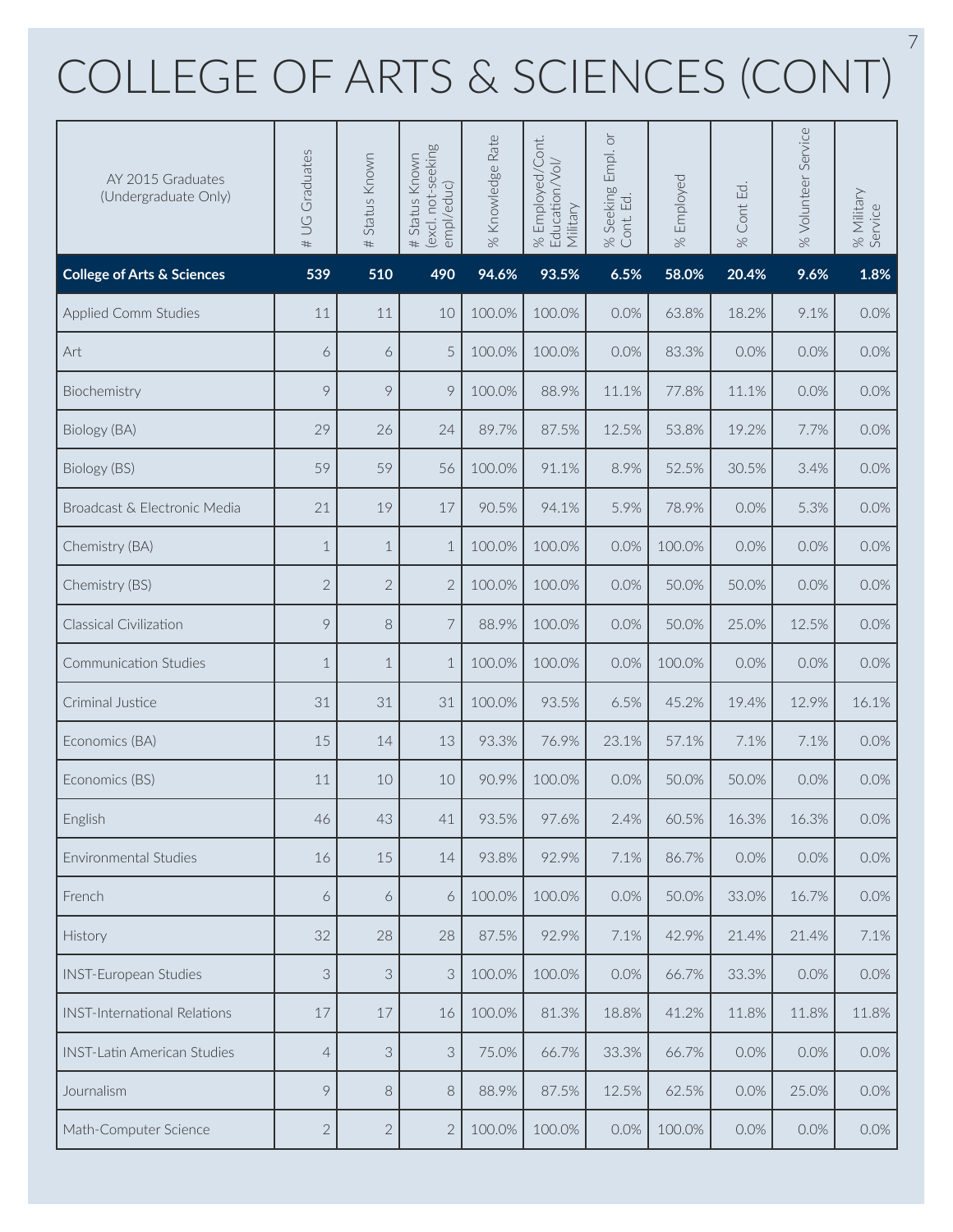| AY 2015 Graduates<br>(Undergraduate Only) | # UG Graduates | Status Known<br># | (excl. not-seeking<br>Status Known<br>empl/educ)<br># | % Knowledge Rate | Employed/Cont.<br>Education/Vol/<br>Military<br>$\approx$ | Empl. or<br>Seeking<br>$\Xi$<br>Cont.<br>$\frac{8}{26}$ | Employed<br>$\frac{1}{\sqrt{2}}$ | Cont Ed.<br>$\frac{1}{\sqrt{2}}$ | % Volunteer Service | % Military<br>Service |
|-------------------------------------------|----------------|-------------------|-------------------------------------------------------|------------------|-----------------------------------------------------------|---------------------------------------------------------|----------------------------------|----------------------------------|---------------------|-----------------------|
| College of Arts & Sciences                | 539            | 510               | 490                                                   | 94.6%            | 93.5%                                                     | 6.5%                                                    | 58.0%                            | 20.4%                            | 9.6%                | 1.8%                  |
| Mathematics (BA)                          | 6              | 6                 | 6                                                     | 100.0%           | 100.0%                                                    | 0.0%                                                    | 50.0%                            | 33.3%                            | 16.7%               | 0.0%                  |
| Mathematics (BS)                          | 5              | $\overline{4}$    | 3                                                     | 100.0%           | 100.0%                                                    | 0.0%                                                    | 75.0%                            | 0.0%                             | 0.0%                | 0.0%                  |
| Music                                     | $\overline{4}$ | $\overline{4}$    | $\overline{4}$                                        | 100.0%           | 100.0%                                                    | 0.0%                                                    | 50.0%                            | 25.0%                            | 25.0%               | 0.0%                  |
| Music Education                           | $\overline{4}$ | $\overline{4}$    | $\overline{4}$                                        | 100.0%           | 100.0%                                                    | 0.0%                                                    | 100.0%                           | 0.0%                             | 0.0%                | 0.0%                  |
| Philosophy                                | 9              | 7                 | 7                                                     | 100.0%           | 100.0%                                                    | 0.0%                                                    | 28.6%                            | 57.1%                            | 14.3%               | 0.0%                  |
| Physics                                   | $\mathbf{2}$   | $\overline{2}$    | $\overline{2}$                                        | 100.0%           | 100.0%                                                    | 0.0%                                                    | 0.0%                             | 100.0%                           | 0.0%                | 0.0%                  |
| Political Science                         | 33             | 29                | 28                                                    | 100.0%           | 100.0%                                                    | 0.0%                                                    | 55.2%                            | 24.1%                            | 17.2%               | 0.0%                  |
| Psychology                                | 70             | 67                | 65                                                    | 92.3%            | 92.3%                                                     | 7.7%                                                    | 47.8%                            | 31.3%                            | 10.4%               | 0.0%                  |
| Public Relations                          | 46             | 46                | 45                                                    | 95.6%            | 95.6%                                                     | 4.4%                                                    | 84.8%                            | 8.7%                             | 0.0%                | 0.0%                  |
| Sociology                                 | 17             | 17                | 17                                                    | 94.1%            | 94.1%                                                     | 5.9%                                                    | 47.1%                            | 23.5%                            | 23.5%               | 0.0%                  |
| Spanish                                   | $\overline{2}$ | $\overline{2}$    | $\overline{2}$                                        | 100.0%           | 100.0%                                                    | 0.0%                                                    | 100.0%                           | 0.0%                             | 0.0%                | 0.0%                  |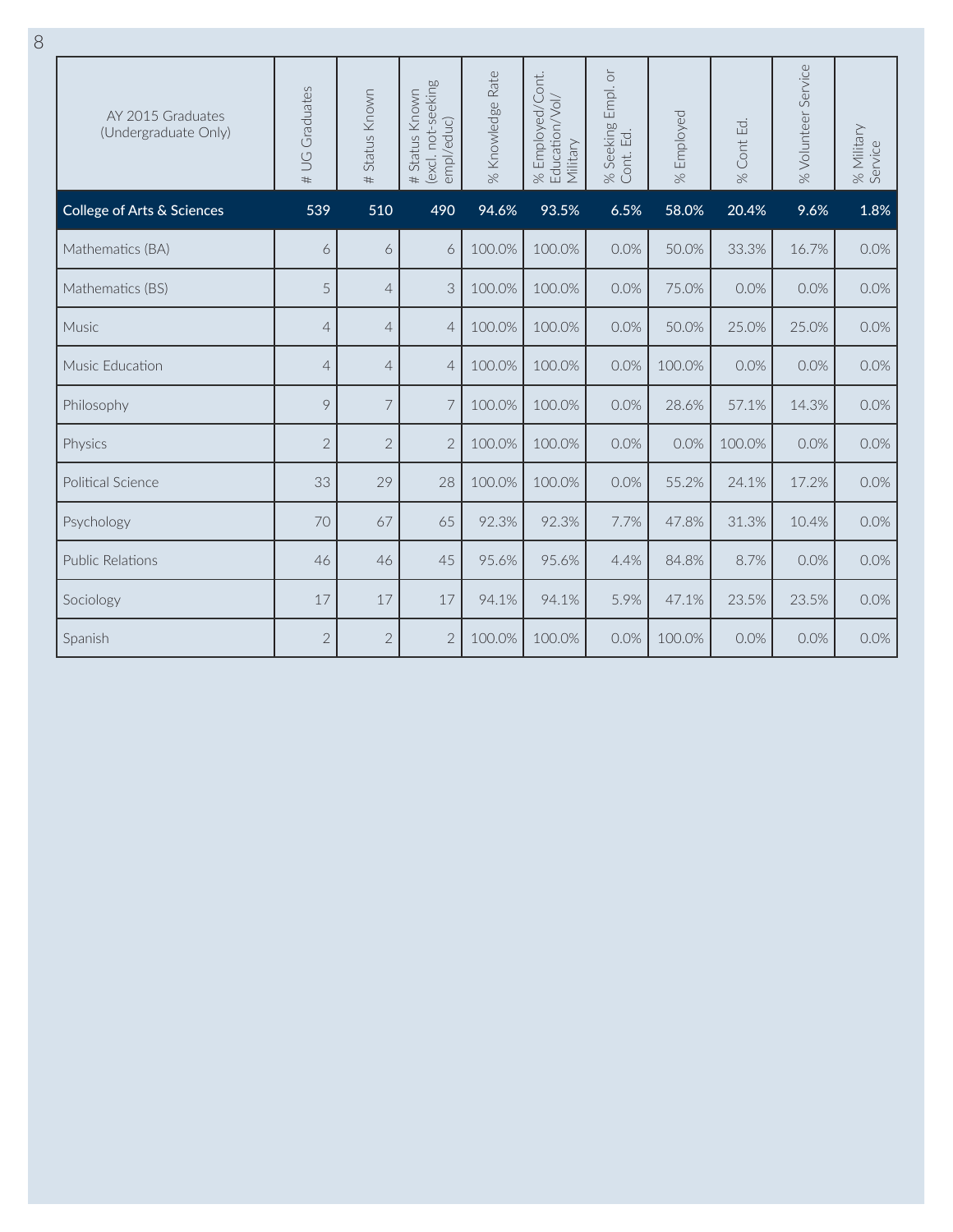## SCHOOL OF BUSINESS ADMINISTRATION





15.7% Continuing Education iiiiiii

5.4% Volunteer Service

0.4% Military Service



95.4% KNOWLEDGE RATE

6.8% Seeking Employment or Continuing Education

| AY 2015 Graduates<br>(Undergraduate Only) | Graduates<br>$\cup$<br># | Known<br>Status<br># | eeking<br>⋚<br>Kno<br>duc)<br>$\cup$<br>Ö<br>Status<br>$\mathbb U$<br>empl<br>(excl.<br>$^{\rm \#}$ | Rate<br>Knowledge<br>$\aleph$ | <b>b</b><br>$\overrightarrow{0}$<br>Ō<br>Φ<br>Employ<br>atior<br>≻<br>litar<br><b>Educa</b><br>這<br>$\approx$ | ð<br>Empl.<br>eking<br>ಕ<br>ш<br>قى<br>$\approx$ | Employed<br>$\aleph$ | E<br>Cont<br>$\aleph$ | Service<br>Volunteer<br>$\approx$ | itar<br>880 |
|-------------------------------------------|--------------------------|----------------------|-----------------------------------------------------------------------------------------------------|-------------------------------|---------------------------------------------------------------------------------------------------------------|--------------------------------------------------|----------------------|-----------------------|-----------------------------------|-------------|
| <b>School of Business Administration</b>  | 281                      | 268                  | 265                                                                                                 | 95.4%                         | 93.2%                                                                                                         | 6.8%                                             | 75.0%                | 15.7%                 | 1.1%                              | 0.4%        |
| Accounting                                | 76                       | 76                   | 76                                                                                                  | 100.0%                        | 98.7%                                                                                                         | 1.3%                                             | 68.4%                | 30.3%                 | 0.0%                              | 0.0%        |
| <b>Business Administration</b>            | 205                      | 192                  | 189                                                                                                 | 93.7%                         | 91.0%                                                                                                         | 9.0%                                             | 77.6%                | 9.9%                  | 1.6%                              | 0.5%        |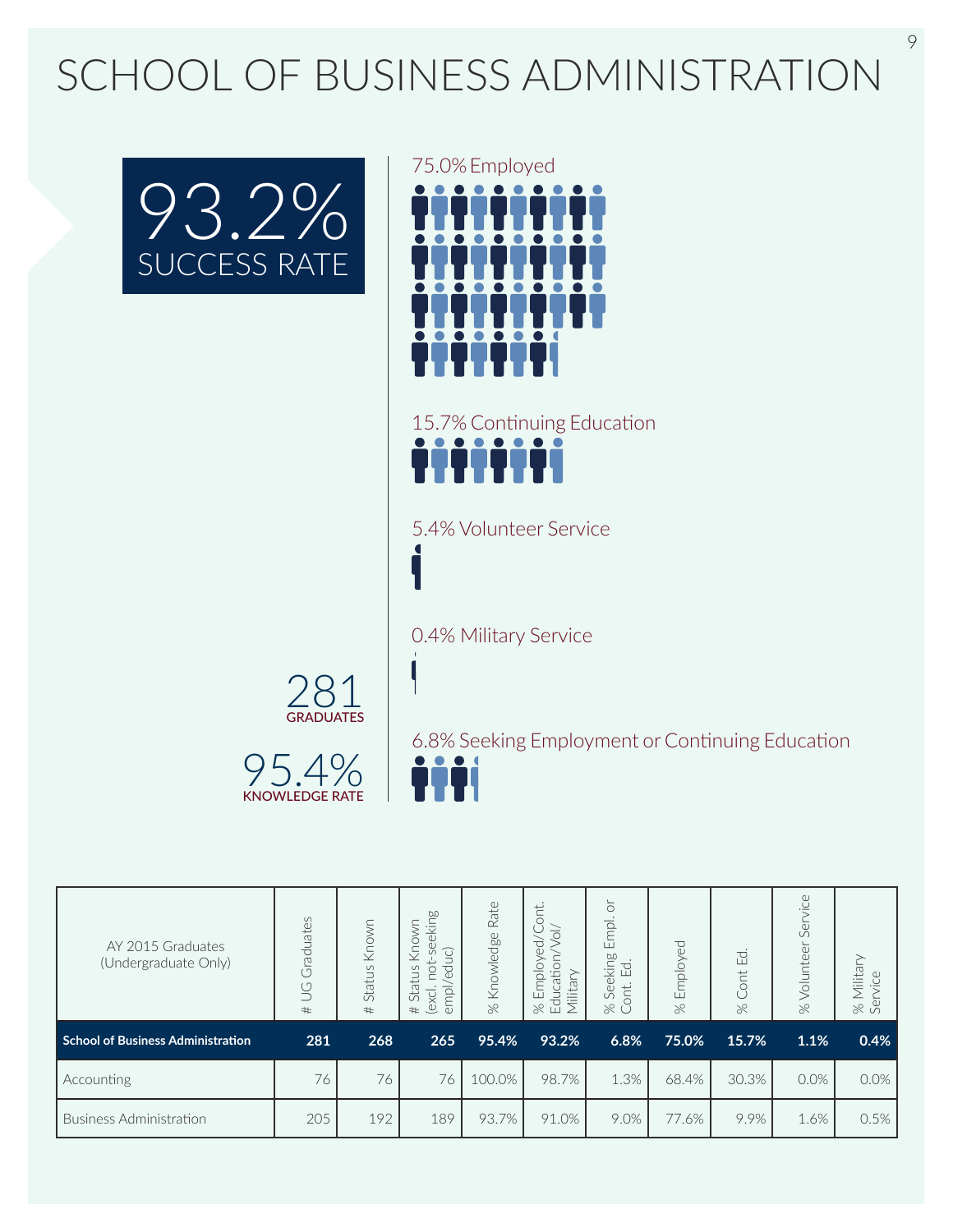SCHOOL OF EDUCATION

98.2% KNOWLEDGE RATE

56 **GRADUATES** 





27.3% Continuing Education TITTITI

3.6% Volunteer Service T

0.0% Military Service

1.9% Seeking Employment or Continuing Education

| AY 2015 Graduates<br>(Undergraduate Only) | Graduates<br>$\cup$<br># | Known<br>Status<br># | -seeking<br>Known<br>/educ)<br>not-<br>Status<br>empl,<br>(excl.<br># | Rate<br>% Knowledge | ont<br>Ć<br>$\overline{\circ}$<br>$\overline{g}$<br>Education<br>Employ <sub>"</sub><br>Military<br>$\approx$ | ð<br>Empl.<br>Seeking<br>$E$ d<br>Cont.<br>$\%$ | Employed<br>$\approx$ | $\Xi$<br>Cont<br>$\approx$ | Service<br>Volunteer<br>$\approx$ | Military<br>rvice<br>Sē<br>$\gg$ |
|-------------------------------------------|--------------------------|----------------------|-----------------------------------------------------------------------|---------------------|---------------------------------------------------------------------------------------------------------------|-------------------------------------------------|-----------------------|----------------------------|-----------------------------------|----------------------------------|
| <b>School of Education</b>                | 56                       | 55                   | 54                                                                    | 98.2%               | 98.1%                                                                                                         | 1.9%                                            | 65.5%                 | 27.3%                      | 3.6%                              | 0.0%                             |
| Physical Education                        | 8                        | 8                    | 8                                                                     | 100.0%              | 87.5%                                                                                                         | 12.5%                                           | 62.5%                 | 25.0%                      | 0.0%                              | 0.0%                             |
| Special Education                         | 28                       | 28                   | 28                                                                    | 100.0%              | 100.0%                                                                                                        | 0.0%                                            | 57.1%                 | 39.3%                      | 3.6%                              | 0.0%                             |
| Sport Management                          | 20                       | 19                   | 18                                                                    | 95.0%               | 100.0%                                                                                                        | 0.0%                                            | 78.9%                 | 10.5%                      | 5.3%                              | 0.0%                             |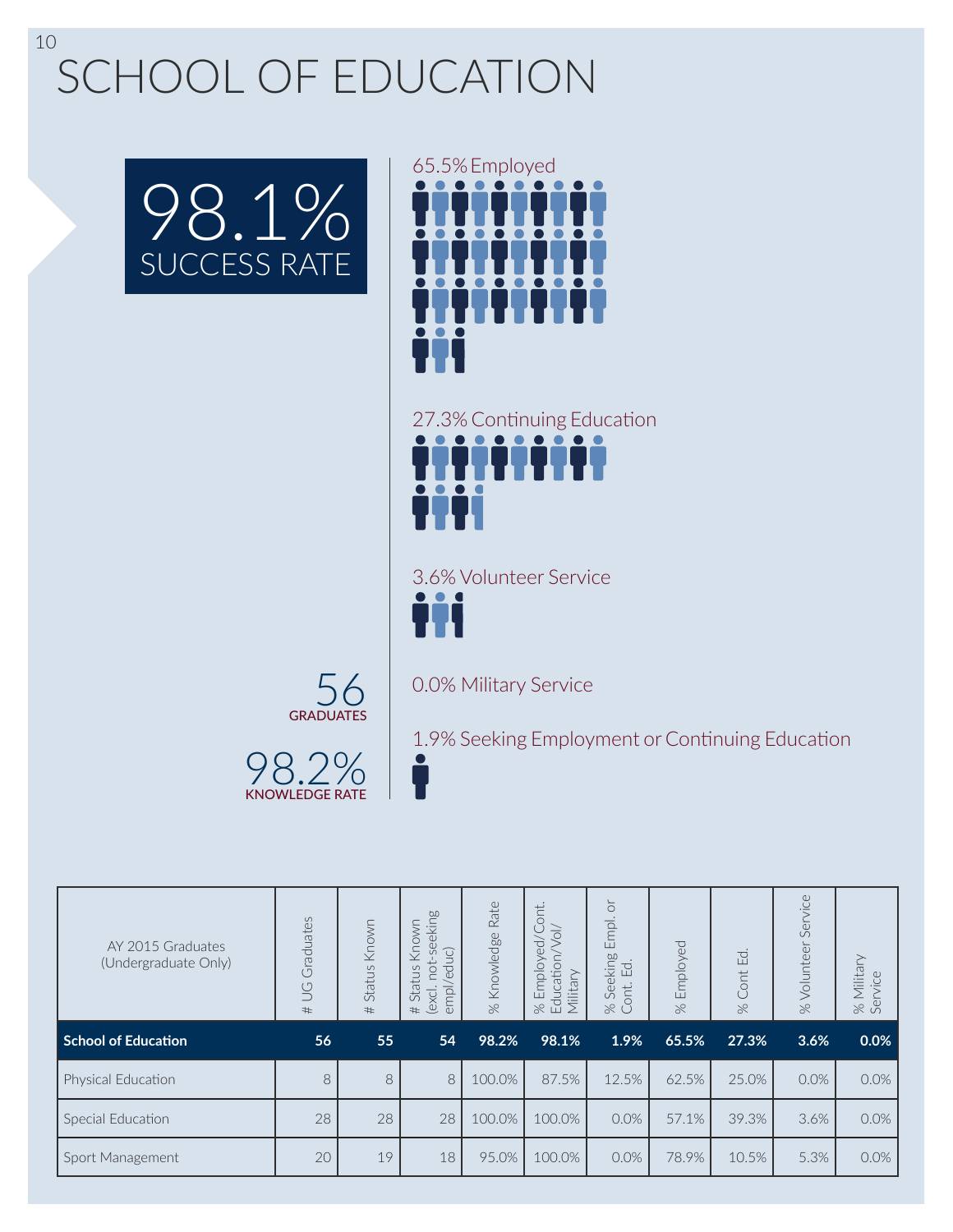### SCHOOL OF ENGINEERING & APPLIED SCIENCE





6.8% Continuing Education

1.1% Volunteer Service

0.6% Military Service



98.9% KNOWLEDGE RATE

12.1% Seeking Employment or Continuing Education

| AY 2015 Graduates<br>(Undergraduate Only) | Graduates<br>$\cup$<br># | Status Known<br># | (excl. not-seeking<br>Known<br>empl/educ)<br>Status<br># | Rate<br>% Knowledge | ont.<br>% Employed/Co<br>Education/Vol/<br>Military | $\overleftarrow{\bigcirc}$<br>Empl.<br>Seeking<br>Ed.<br>iont.<br>$\approx$<br>$\circ$ | Employed<br>$\approx$ | Cont Ed.<br>$\aleph$ | Service<br>% Volunteer | % Military<br>Service |
|-------------------------------------------|--------------------------|-------------------|----------------------------------------------------------|---------------------|-----------------------------------------------------|----------------------------------------------------------------------------------------|-----------------------|----------------------|------------------------|-----------------------|
| School of Engineering & Applied Science   | 178                      | 176               | 173                                                      | 98.9%               | 87.9%                                               | 12.1%                                                                                  | 77.8%                 | 6.8%                 | 1.1%                   | 0.6%                  |
| Civil Engineering                         | 43                       | 43                | 43                                                       | 100.0%              | 90.7%                                               | 9.3%                                                                                   | 83.7%                 | 7.0%                 | 0.0%                   | 0.0%                  |
| <b>Computer Engineering</b>               | 11                       | 11                | 11                                                       | 100.0%              | 81.8%                                               | 18.2%                                                                                  | 72.7%                 | 9.1%                 | 0.0%                   | 0.0%                  |
| Computer Science                          | 25                       | 25                | 25                                                       | 100.0%              | 88.0%                                               | 12.0%                                                                                  | 80.0%                 | 8.0%                 | 0.0%                   | $0.0\%$               |
| <b>Electrical Engineering</b>             | 17                       | 17                | 16                                                       | 100.0%              | 87.5%                                               | 12.5%                                                                                  | 58.8%                 | 23.5%                | 0.0%                   | 0.0%                  |
| Engineering Management                    | 5                        | 5                 | 5                                                        | 100.0%              | 100.0%                                              | 0.0%                                                                                   | 100.0%                | 0.0%                 | 0.0%                   | 0.0%                  |
| Mechanical Engineering                    | 77                       | 75                | 73                                                       | 97.4%               | 86.3%                                               | 13.7%                                                                                  | 77.3%                 | 2.7%                 | 2.7%                   | 1.3%                  |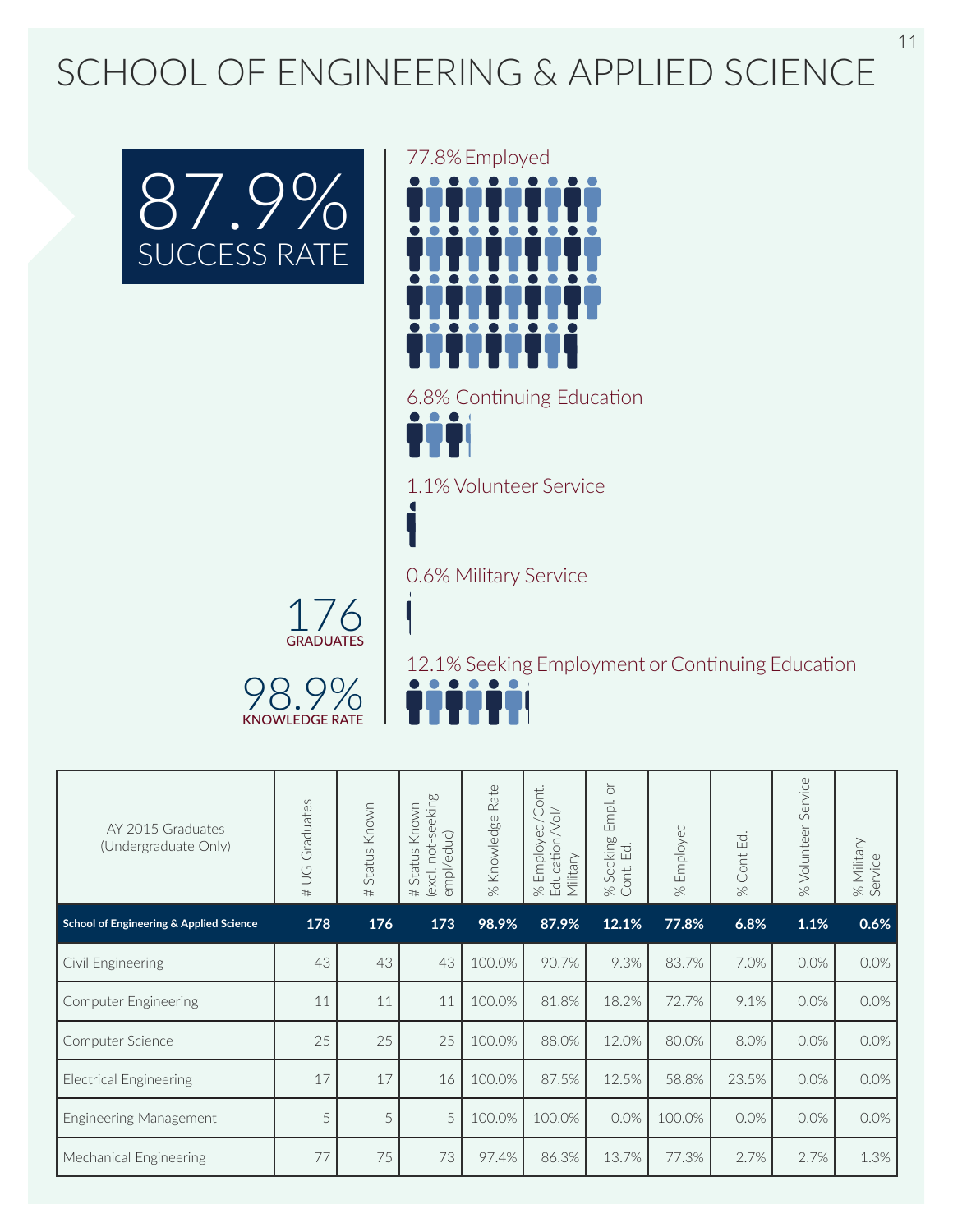SCHOOL OF NURSING & HUMAN PHYSIOLOGY





15.1% Continuing Education mm

5.4% Volunteer Service

2.2% Military Service



96.9% KNOWLEDGE RATE  $\bullet$ 7

10.7% Seeking Employment or Continuing Education

| AY 2015 Graduates<br>(Undergraduate Only)          | Graduates<br>$\overline{S}$<br># | Known<br>Status<br># | eeking<br>Known<br>educ)<br>S<br><b>b</b><br>Status<br>empl,<br>(excl.<br># | Rate<br>Knowledge<br>$\approx$ | ont<br>$\frac{1}{\sqrt{2}}$<br>$\overline{C}$<br>Education<br>$\frac{1}{\sqrt{2}}$<br>litary<br>Empl<br>$\approx$ | $\overleftarrow{\circ}$<br>Empl.<br>Seeking<br>▽<br>Ш<br>ont.<br>$\gg$<br>L | Employed<br>$\aleph$ | Ed.<br>Cont<br>$\aleph$ | Service<br>Volunteer<br>$\aleph$ | ≧<br><i><b>Ailital</b></i><br>$\mathbb U$<br>880 |
|----------------------------------------------------|----------------------------------|----------------------|-----------------------------------------------------------------------------|--------------------------------|-------------------------------------------------------------------------------------------------------------------|-----------------------------------------------------------------------------|----------------------|-------------------------|----------------------------------|--------------------------------------------------|
| <b>School of Nursing &amp; Human</b><br>Physiology | 96                               | 93                   | 84                                                                          | 96.9%                          | 89.3%                                                                                                             | 10.7%                                                                       | 58.1%                | 15.1%                   | 5.4%                             | 2.2%                                             |
| Human Physiology                                   | 39                               | 39                   | 38                                                                          | 100.0%                         | 89.5%                                                                                                             | 10.5%                                                                       | 48.7%                | 30.8%                   | 5.1%                             | 2.6%                                             |
| Nursing                                            | 57                               | 54                   | 46                                                                          | 94.7%                          | 89.1%                                                                                                             | 10.9%                                                                       | 64.8%                | 3.7%                    | 5.6%                             | 1.9%                                             |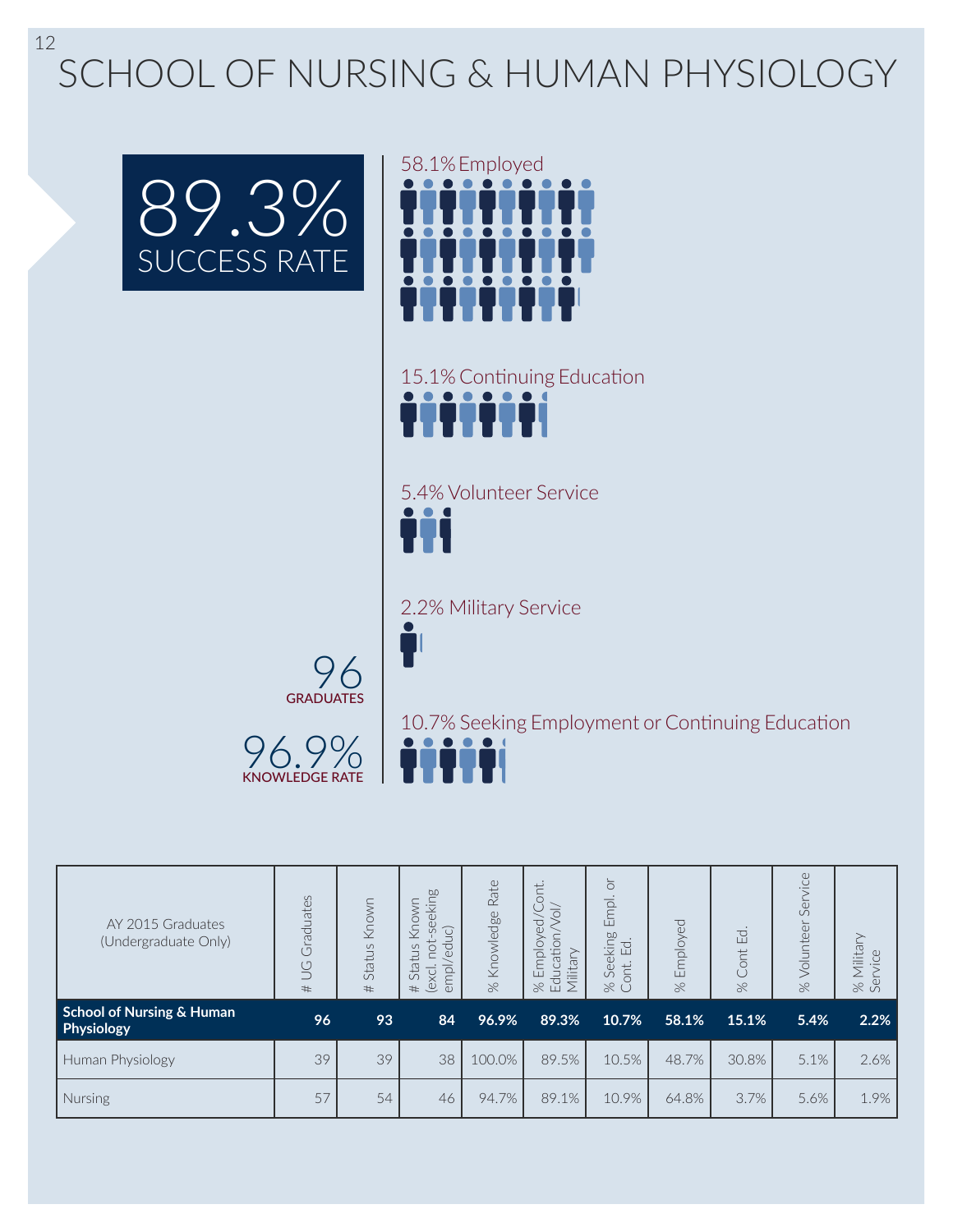## SCHOOL OF PROFESSIONAL STUDIES



0.0% Employed

100.0% Continuing Education



0.0% Volunteer Service



0.0% Military Service



0.0% Seeking Employment or Continuing Education

| AY 2015 Graduates<br>(Undergraduate Only) | Graduates<br>$\cup$<br>$^{\#}$ | Known<br>Status<br># | <b>b.0</b><br>eekin<br>$\widehat{\bigcirc}$<br>立<br>℧<br>S<br>$\overline{Q}$<br>Statu <sub>s</sub><br>$\Phi$<br>—<br>empl<br>(excl<br># | Rate<br>Knowledge<br>$\approx$ | Ë.<br>て<br>$\overline{\Omega}$<br>Ė<br>litar<br>LL.<br>$\Xi$<br>$\%$ | ৯<br>Empl.<br><b>b.0</b><br>$\frac{1}{2}$<br>$E_{\rm d}$<br>$\overset{\circ}{\mathbb{C}}$<br>ont.<br>$\circ$<br>ぷ Ŭ | Employed<br>$\approx$ | $\Xi$<br>ont<br>$\approx$ | vice<br>Ser<br>Volunteer<br>$\approx$ | lital<br>880 |
|-------------------------------------------|--------------------------------|----------------------|-----------------------------------------------------------------------------------------------------------------------------------------|--------------------------------|----------------------------------------------------------------------|---------------------------------------------------------------------------------------------------------------------|-----------------------|---------------------------|---------------------------------------|--------------|
| <b>School of Professional Studies</b>     | 3                              | $\mathbf{1}$         | $\mathbf{1}$                                                                                                                            | 33.3%                          | 100.0%                                                               | 0.0%                                                                                                                | 0.0%                  | 100.0%                    | 0.0%                                  | 0.0%         |
| <b>General Studies</b>                    | 3                              |                      |                                                                                                                                         | 33.3%                          | 100.0%                                                               | 0.0%                                                                                                                | 0.0%                  | 100.0%                    | $0.0\%$                               | 0.0%         |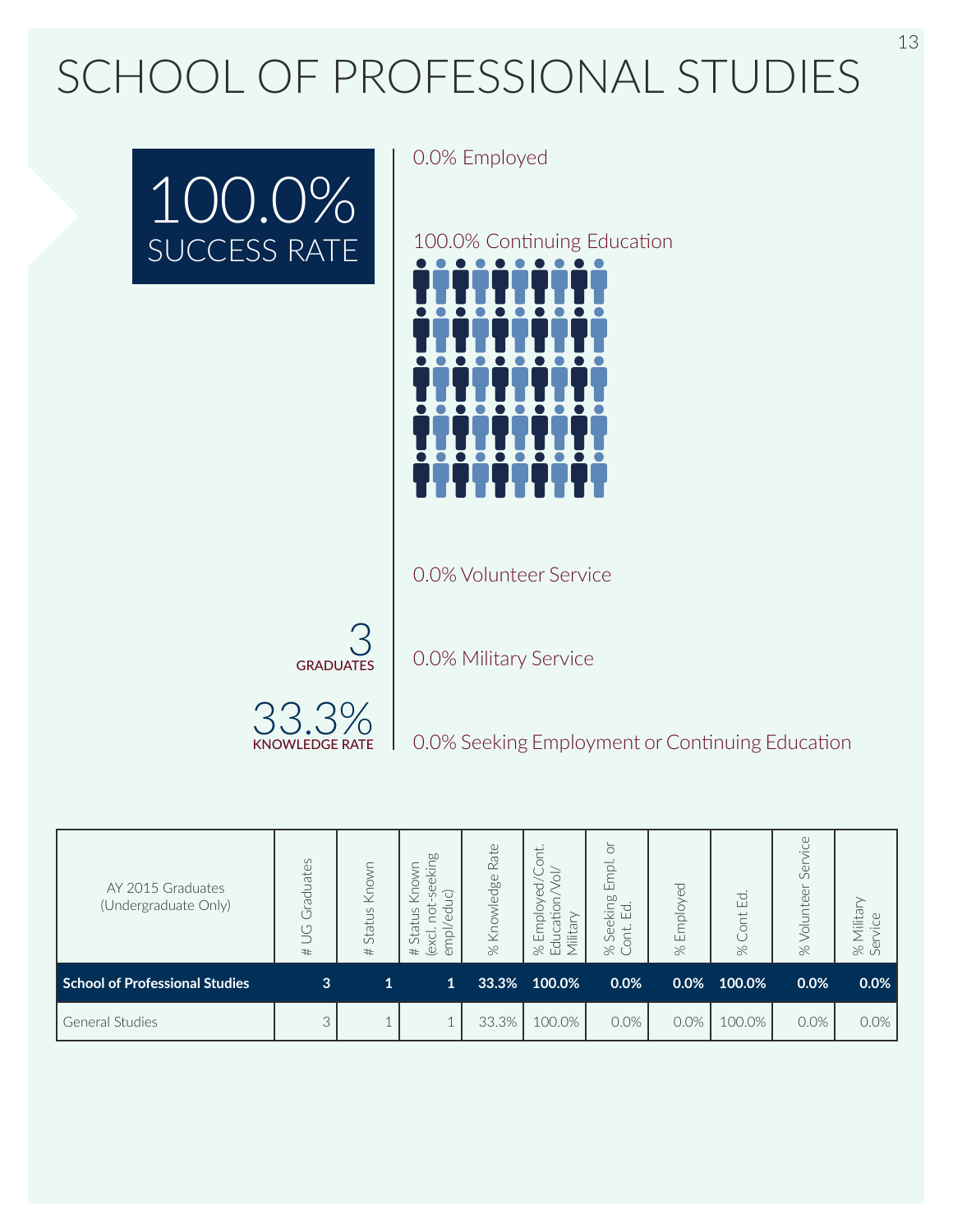### TOP EMPLOYERS & SERVICE ORGANIZATIONS

| Total Employers & Service Organizations 601 |                |  |
|---------------------------------------------|----------------|--|
| Total Hired Graduates (Minus Unspecified)   | - 787          |  |
| Hired 10 Or More Graduates                  | 5              |  |
| Hired 5-9 Graduates                         | 10             |  |
| Hired 4 Graduates                           | $\overline{4}$ |  |
| Hired 3 Graduates                           | 11             |  |
| Hired 2 Graduates                           | 34             |  |

Hired 1 Graduate 537

| <b>Employers &amp; Service Organizations</b> | <b>Hires</b>   |
|----------------------------------------------|----------------|
| Jesuit Volunteer Corps                       | 21             |
| United States Army                           | 13             |
| Boeing                                       | 13             |
| <b>AmeriCorps</b>                            | 11             |
| Self-Employed                                | 10             |
| Costco                                       | 9              |
| Gonzaga University                           | 8              |
| Deloitte                                     | 8              |
| <b>Teach for America</b>                     | 7              |
| Nordstrom                                    | 6              |
| Swedish Medical Center                       | 6              |
| Sacred Heart Medical Center                  | 6              |
| PwC                                          | 5              |
| Washington State University                  | 5              |
| Puget Sound Naval Shipyard                   | 5              |
| Target                                       | $\overline{4}$ |
| Providence Health & Services                 | $\overline{4}$ |
| <b>WE Communications</b>                     | $\overline{4}$ |
| Liberty Mutual Insurance                     | 4              |
| Moss Adams                                   | 3              |
| The Walt Disney Company                      | 3              |
| Otak, Inc.                                   | 3              |
| Scribe America                               | 3              |
| Microsoft                                    | 3              |
| <b>KPMG</b>                                  | 3              |
| <b>BDO</b>                                   | 3              |
| Lutheran Volunteer Corps                     | 3              |
| Avista                                       | 3              |
| Epic Systems Corporation                     | 3              |
| Fast Enterprises                             | 3              |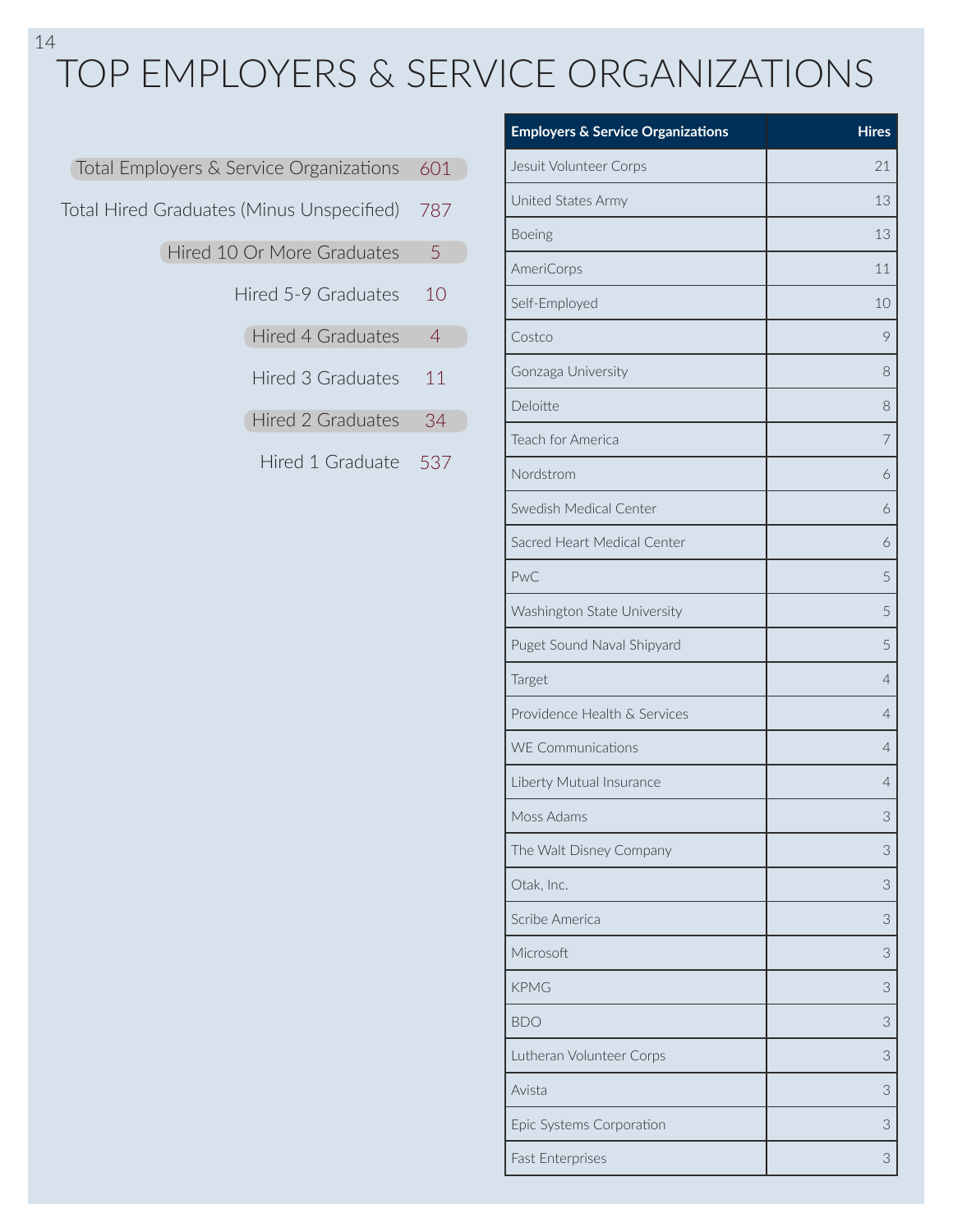### TOP GRADUATE SCHOOLS

| <b>Top Graduate Schools</b>       | <b>Students</b> |
|-----------------------------------|-----------------|
| Gonzaga University                | 83              |
| University of Washington          | 17              |
| University of Oregon              | 6               |
| Washington State University       | 5               |
| University of Portland            | 4               |
| University of Southern California | 4               |
| Creighton University              | 4               |
| Seattle University                | 4               |
| Portland State University         | 4               |
| Idaho State University            | 3               |
| University of Montana             | 3               |
| Eastern Washington University     | 3               |
| Santa Clara University            | 3               |
| Regis University                  | 3               |
| Arizona State University          | $\overline{2}$  |
| Washington University (St. Louis) | $\overline{2}$  |
| Michigan State University         | $\overline{2}$  |
| University of Colorado            | $\overline{2}$  |
| University of Utah                | $\overline{2}$  |
| Northern Arizona University       | 2               |
| University of Wisconsin           | $\overline{2}$  |
| Oregon State University           | $\overline{2}$  |
| New York University               | $\overline{2}$  |
| Concordia University              | $\overline{2}$  |
| Pacific University                | $\sqrt{2}$      |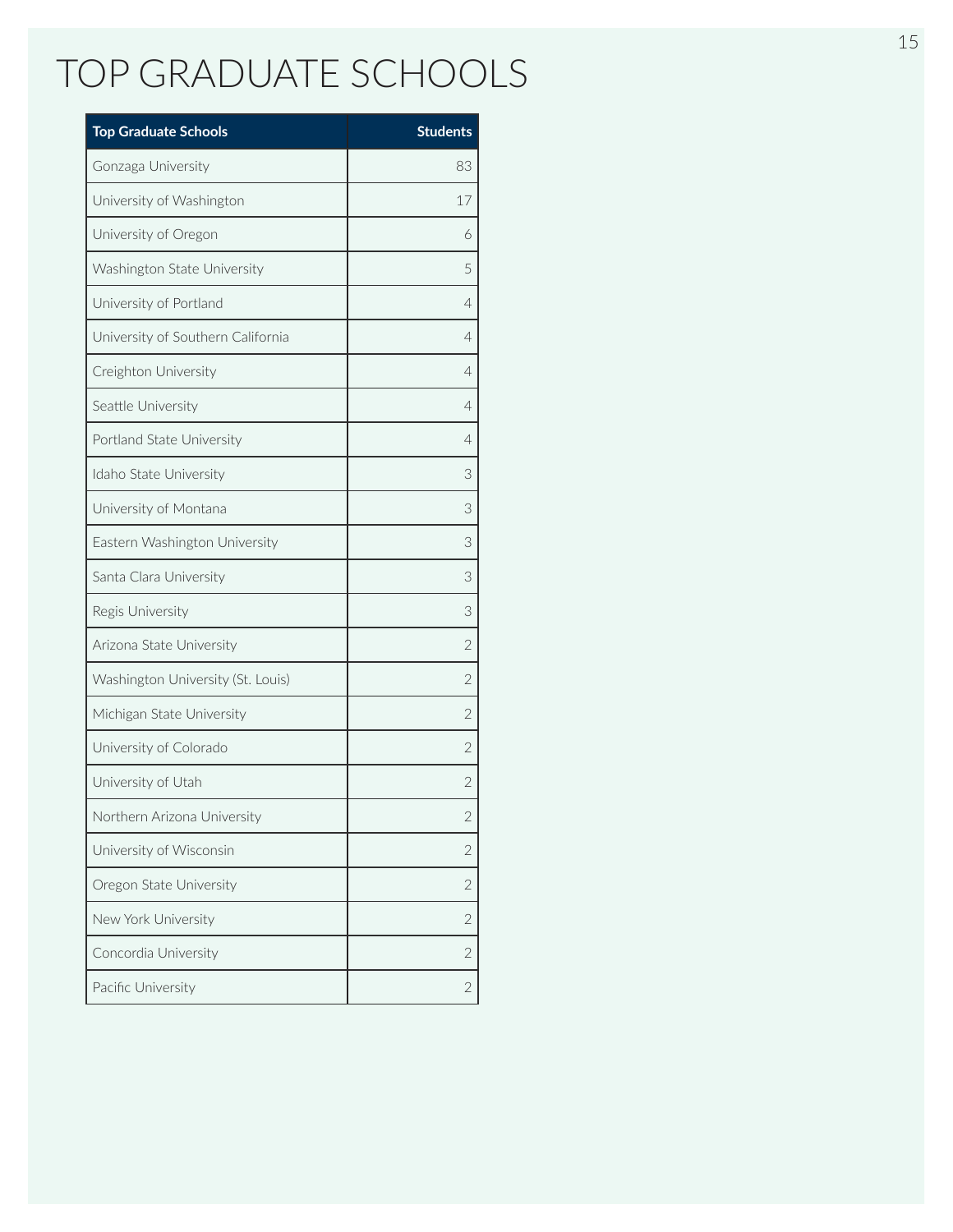### 16 FIRST DESTINATION BY STATE

| <b>State/Country</b>       | <b>Employed Grads</b> |
|----------------------------|-----------------------|
| <b>Washington State</b>    | 500                   |
| Spokane                    | 221                   |
| Seattle                    | 136                   |
| Bellevue                   | 22                    |
| Spokane Valley             | 11                    |
| <b>California</b>          | 120                   |
| San Francisco              | 22                    |
| Los Angeles                | 11                    |
| Oregon                     | 69                    |
| Portland                   | 50                    |
| <b>Colorado</b>            | 37                    |
| Denver                     | 19                    |
| Idaho                      | 23                    |
| Coeur d'Alene - Post Falls | 10                    |
| <b>Arizona</b>             | 18                    |
| Phoenix-Tempe              | 11                    |
| <b>New York</b>            | 16                    |
| New York City              | 13                    |
| <b>Massachusetts</b>       | 13                    |
| Boston                     | 10                    |
| <b>Utah</b>                | 9                     |
| <b>Wisconsin</b>           | 9                     |
| <b>Florida</b>             | 8                     |
| Pennsylvania               | 8                     |
| <b>Missouri</b>            | 8                     |
| <b>Texas</b>               | 7                     |

| <b>State/Country</b>         | <b>Employed Grads</b> |
|------------------------------|-----------------------|
| <b>Illinois</b>              | 7                     |
| <b>Montana</b>               | 7                     |
| <b>Arkansas</b>              | 6                     |
| <b>Washington DC</b>         | 6                     |
| <b>Minnesota</b>             | 5                     |
| <b>Hawaii</b>                | 5                     |
| <b>Indiana</b>               | 4                     |
| <b>Nebraska</b>              | 4                     |
| <b>Nevada</b>                | 4                     |
| Georgia                      | 3                     |
| <b>Maryland</b>              | 3                     |
| <b>Virginia</b>              | 3                     |
| <b>Connecticut</b>           | $\overline{2}$        |
| <b>Tennessee</b>             | $\overline{2}$        |
| Michigan                     | $\overline{2}$        |
| <b>North Dakota</b>          | $\overline{2}$        |
| Mississippi                  | 1                     |
| <b>New Jersey</b>            | 1                     |
| Ohio                         | 1                     |
| <b>Maine</b>                 | 1                     |
| Louisiana                    | 1                     |
| lowa                         | 1                     |
| <b>Rhode Island</b>          | 1                     |
| <b>Outside United States</b> | 20                    |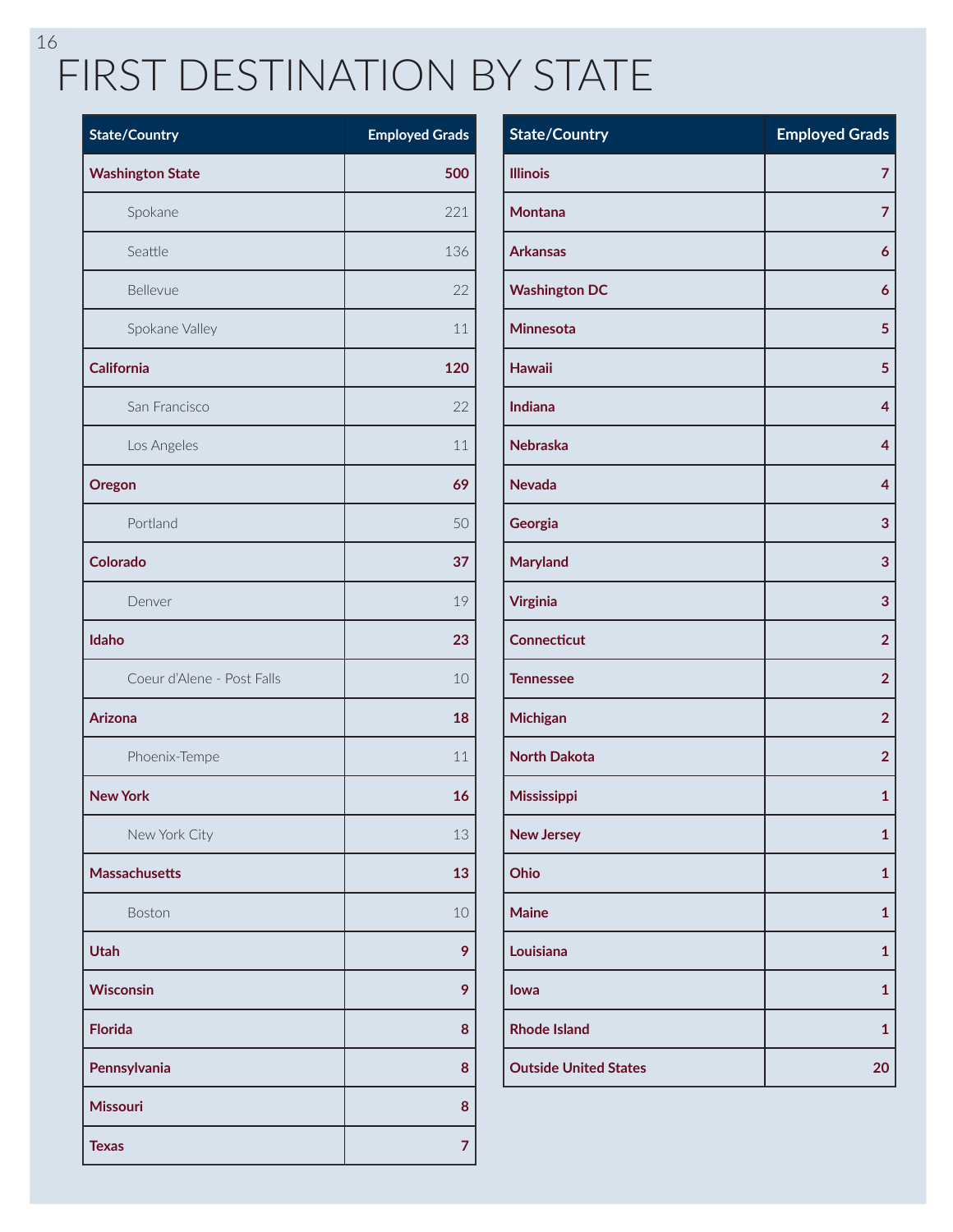## SALARY INFORMATION

Includes all 2014-2015 Graduates

| Under \$15,000            | 22.0% | , , , , , , , , , , , <u>, , , ,</u> |
|---------------------------|-------|--------------------------------------|
| \$15,000 - \$30,000 19.9% |       | <u>TTTTTTTTTTTTTTTTT</u>             |
| $$30,001 - $45,000$       | 18.8% | <u> 1111111111111111111</u>          |
| \$45,001 - \$60,000 22.9% |       | .<br>W.                              |
| $$60,001 - $75,000$       | 14.0% | <u> İIIIIIIIIIIIII</u>               |
| $$75,001 - $100,00$       | 2.2%  | Ĥİ                                   |
| Over \$100,001            | 0.2%  |                                      |

Excluding volunteer/service, summer camp, graduate school, temporary, and part-time position.

|                                | 6.5%  | Under \$15,000            |
|--------------------------------|-------|---------------------------|
|                                |       | \$15,000 - \$30,000 16.6% |
| ,,,,,,,,,,,,,,,,,,,,,,,,,,,,,, | 23.9% | $$30,001 - $45,000$       |
| ,,,,,,,,,,,,,,,,,,,,,,,,       |       | \$45,001 - \$60,000 30.3% |
| <u> İTTITTITTITTITTI</u>       | 18.8% | $$60,001 - $75,000$       |
| iii                            | 3.5%  | $$75,001 - $100,00$       |
|                                | 0.4%  | Over \$100,001            |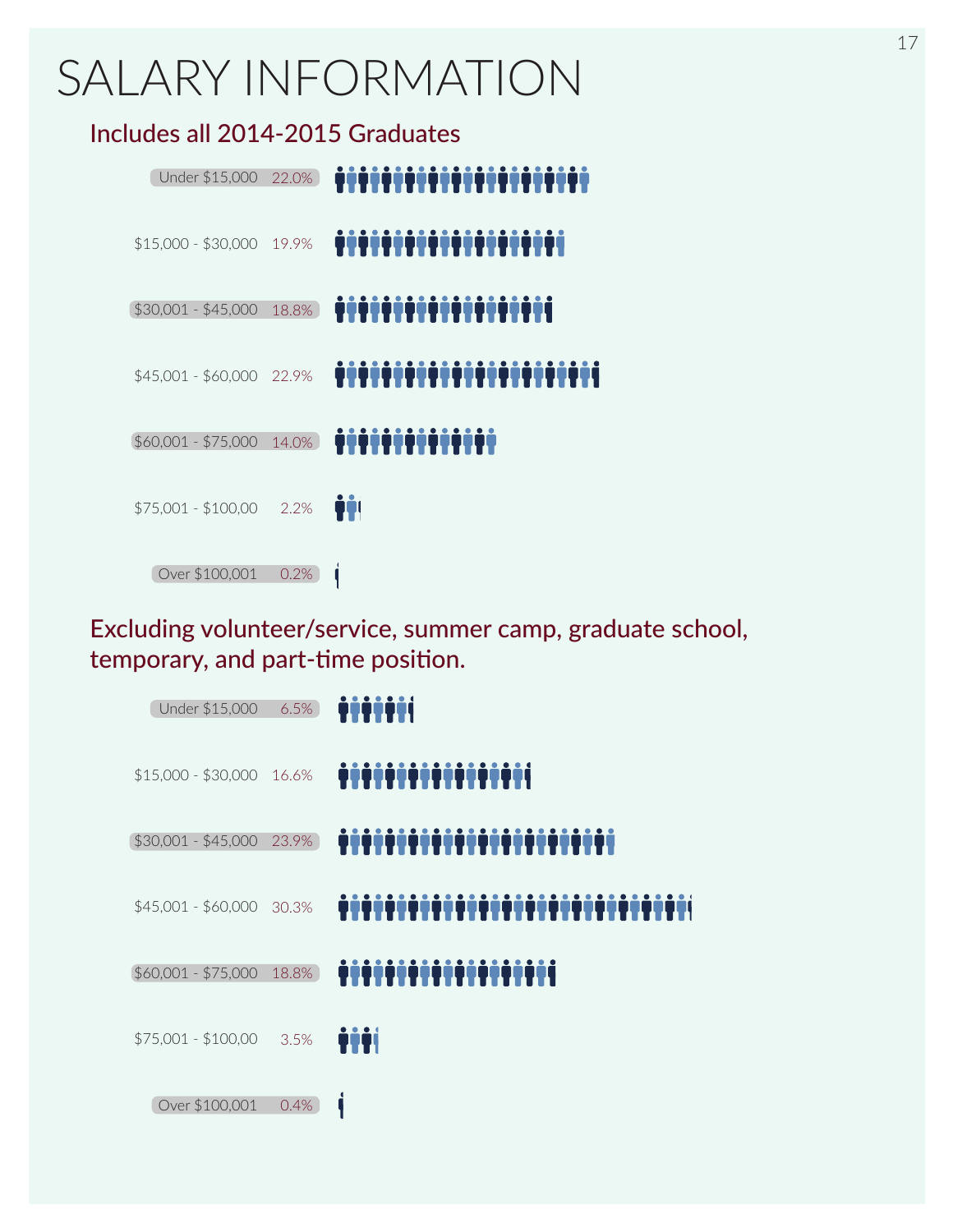### 18 EMPLOYERS RECRUITING in 2014-2015

265 Employers & Organizations recruited<br>2014-2015 academic vear on the Gonzaga campus during the 2014-2015 academic year.

- Aflac
- AHBL, Inc
- Air Force Office Accessions
- Alaska Airlines / Horizon Air
- Alegria & Company
- Alliance for Catholic Education
- Alstom Grid
- Amazon
- American Family Insurance
- AmeriCorps VISTA
- Amica
- ANR Group Inc
- Anvil Group Inc
- ASML Holding
- ATS Inland NW
- Avista Corporation
- Bausch & Lomb a Division of Valeant **Pharmaceuticals**
- BDO USA, LLP
- Belsby Engineering
- Berntson Porter & Company, PLLC
- BESThq
- Bonneville Power Administration
- Bremerton School District
- Brewster School District
- Brooksource
- Bureau of Reclamation, Department of the Interior
- Cambia Health Solutions
- CampusPoint
- Caterpillar Inc.
- **CBRE** Group
- Center for Justice
- Central Intelligence Agency
- Cerium Networks
- Choice Marketing
- Ciena
- Cintas
- City of Richland / Richland Police Department / Richland Fire Department
- City of Spokane
- Clark Nuber
- Clinicient
- Clover Park School District
- Coffman Engineers, Inc.
- Colonial Life
- Commander Navy Region Northwest, Fleet & Family Readiness
- Commonwealth Associates, Inc.
- ConAgra Foods, Inc.
- Concur Technologies
- Consulate General of Japan in Seattle
- Costco Wholesale Sprague
- COUNTRY Financial
- DaVita
- DCI Engineers
- Decagon Devices
- Deloitte
- Department of Human Services State of Oregon
- Dingus, Zarecor & Associates
- DNC Parks and Resorts at Yellowstone
- Eastern Washington University Human Resources
- Ecova
- Eide Bailly, LLP
- Electroimpact, Inc.
- **Energy Northwest**
- Enterprise Rent A Car
- Envirocon
- Epic
- etailz
- Everett Public Schools
- Evergreen Public Schools
- EWU Graduate Programs
- **Exotic Metals Forming Company**
- Expeditors International
- ExtraHop Networks
- F5 Networks, Inc.
- Faithlife / Logos Bible Software
- Farm Credit Financial Partners, Inc.
- Farmers Insurance
- Fast Enterprises
- Fastenal Company
- Federal Bureau of Investigation
- Federal Way Public Schools
- Firmani + Associates
- First Investors Corporation
- Fisher Investments
- Fluke Networks
- Forest Service
- **Frito Lav**
- Gallagher Benefit Services, Inc.
- Garmin AT
- **GFICO** Insurance
- Gesa Credit Union
- **GLY Construction**
- Goldendale School District
- Gonzaga Study Abroad Office
- Gonzaga University
- Gonzaga University Graduate School of Business
- Gonzaga University MBA & MAcc Programs

Grant Thornton LLP **Great Floors** 

• Hewlett Packard

of America

• Keller Supply • Kent School District • KHQ TV-NBC Affiliate

• Kootenai Health

• KXLY Broadcast Group Legacy Health

Liberty Mutual Insurance

• KIEWIT

• KPMG

Leadership

• Mattress Firm **McKinstry** Mercer Canyons • Michels Corporation • Mondelez International

• Moss Adams LLP **MSLGROUP** 

Oregon Chapter • Networks Rx

Facilities Construction • Inland Imaging

ISEC, Incorporated • Issaquah School District • Janicki Industries, Inc.

• H2E Incorporated • Hajoca Corporation • HDR Engineering, Inc

• HDR Engineering, Inc. (Portland) • Hearth and Home Technologies • Henningsen Cold Storage • Hertz Equipment Rental

• Hillsboro Hops Professional Baseball • Indian Health Service, Div. of Sanitation

• Inland Northwest Council, Boy Scouts

Intentional Software Corporation

Jesuit Volunteer Corps Northwest Junior Achievement Spokane • Kaiser Aluminum-Trentwood Works • Kalispel Tribal Economic Authority

• Konica Minolta Business Solutions

• Liberty Mutual Insurance - Claims M.A. in Communication and Leadership Studies and M.A. in Organizational

• Moses Lake School District #161

MW Consulting Engineers • National Multiple Sclerosis Society,

• M.A. in Organizational Leadership / M.A. in Communication & Leadership Studies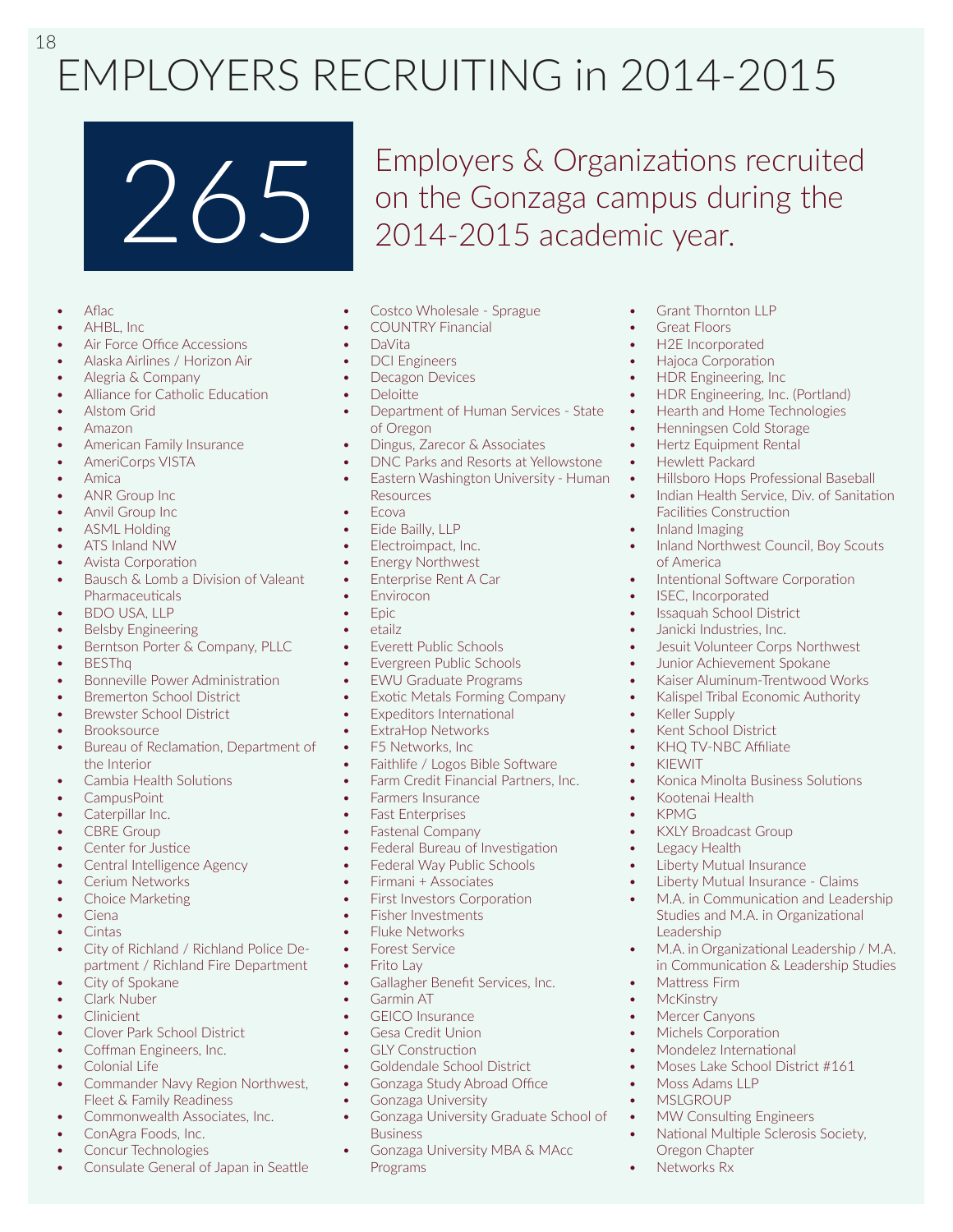- Next IT Corporation
- Nicholas Knapton, P.S.
- Nordstrom
- Northwest Farm Credit Services
- Northwestern Mutual
- Northwestern Mutual Puget Sound
- Numerica Credit Union
- Nuvodia
- Oregon Department of Transportation • Oregon Health & Science University
- Institute of Environmental Health • PACCAR
- PACCAR Parts Division
- Pacific Northwest National Laboratory operated by Battelle
- Panda Express
- Parker Aerospace
- Pasco School District
- Pearson Packaging Systems
- PEMCO INSURANCE
- Pepsi Beverages Company
- Pepsico Portland
- Peterson Sullivan LLP
- Pitney Bowes
- Plummer-Worley School District
- Port of Seattle
- Portland District, US Army Corps of **Engineers**
- Portland General Electric
- Portland State University Graduate Business Programs
- Portland Timbers
- Portland Trail Blazers
- Prestige Care Inc
- PricewaterhouseCoopers
- PRIDE Prep
- Project Six19
- Providence Sacred Heart School of Medical Laboratory Science
- Provisional Recruiting + Staffing
- Puget Sound Energy
- Puget Sound Naval Shipyard
- PwC
- QBSI- A Xerox Company
- Qualfon
- Red Lion Hotels Corporation (RLHC)
- Richland Police Department
- Rotaract Club of Spokane
- Rotary Club of Spokane #21
- SCAFCO Corporation
- Schweitzer Engineering Laboratories, Inc
- ScribeAmerica
- Sears Marketing
- Seattle City Light
- Seattle District US Army Corps of Engineers
- Seattle Police Department
- Seattle Police Department
- Signia Capital Management, LLC.
- Snohomish School District
- Snoqualmie Valley School District
- Social Security Administration
- Spokane Police Department
- Spokane Valley Fire Department
- Sseko Designs
- **Star West Satellite**
- State Farm • STCU
- STRATA, Inc.
- 
- Student Conservation Association • Swedish Hospital (SSBI Program)

19

• Williston Internship Program Cohorts

• Wipfli LLP • World Vision U.S. WSU Spokane • Y&R Group Seattle • Yakima Police Department Yakima Valley Farm Workers Clinic

• Zillow • Zones, Inc • Zulily

- Tableau Software
- Tacoma Power
- Target Stores
- Teach for America
- Tedder Industries Llc.
- Telect, Inc.
- The ALS Association Oregon and SW Washington Chapter
- The Boeing Company
- The Boeing Company Portland
- The Odom Corporation
- The Sherwin-Williams Company
- The Spokesman-Review
- Thrivent Financial for Lutherans
- ThyssenKrupp Elevator
- Trugreen
- Trupanion
- Tyler Technologies
- U.S. Army
- U.S. Army Corps of Engineers
- U.S. Army Corps of Engineers -Walla Walla District
- U.S. Bank
- U.S. Government Accountability Office (GAO)
- Umpqua Bank
- United States Marine Corps Officer Selection Team
- United States Navy
- US Department of State
- US NAVY OFFICER PROGRAMS
- US Peace Corps, Seattle Regional Recruitment Office
- USDA Farm Service Agency
- Vancouver Public Schools
- Verizon Wireless
- Vertafore
- WA State Dept. of Social & Health **Services**
- Waggener Edstrom Communications
- Wagstaff
- Walla Walla Public Schools

ment Centers

& Health Services

• Washington Trust Bank • Weber Shandwick **West Corporation** 

Revenue

grams • Willamette View

• Wal-Mart Distribution Center 6037 • Washington Small Business Develop-

• Washington State Auditor's Office<br>• Washington State Denartment of • Washington State Department of

• Washington State University • Washington State University Carson College of Business Graduate Programs

• White Pine Wealth Management • Whitworth University Graduate Pro-

• Washington State Department of Social